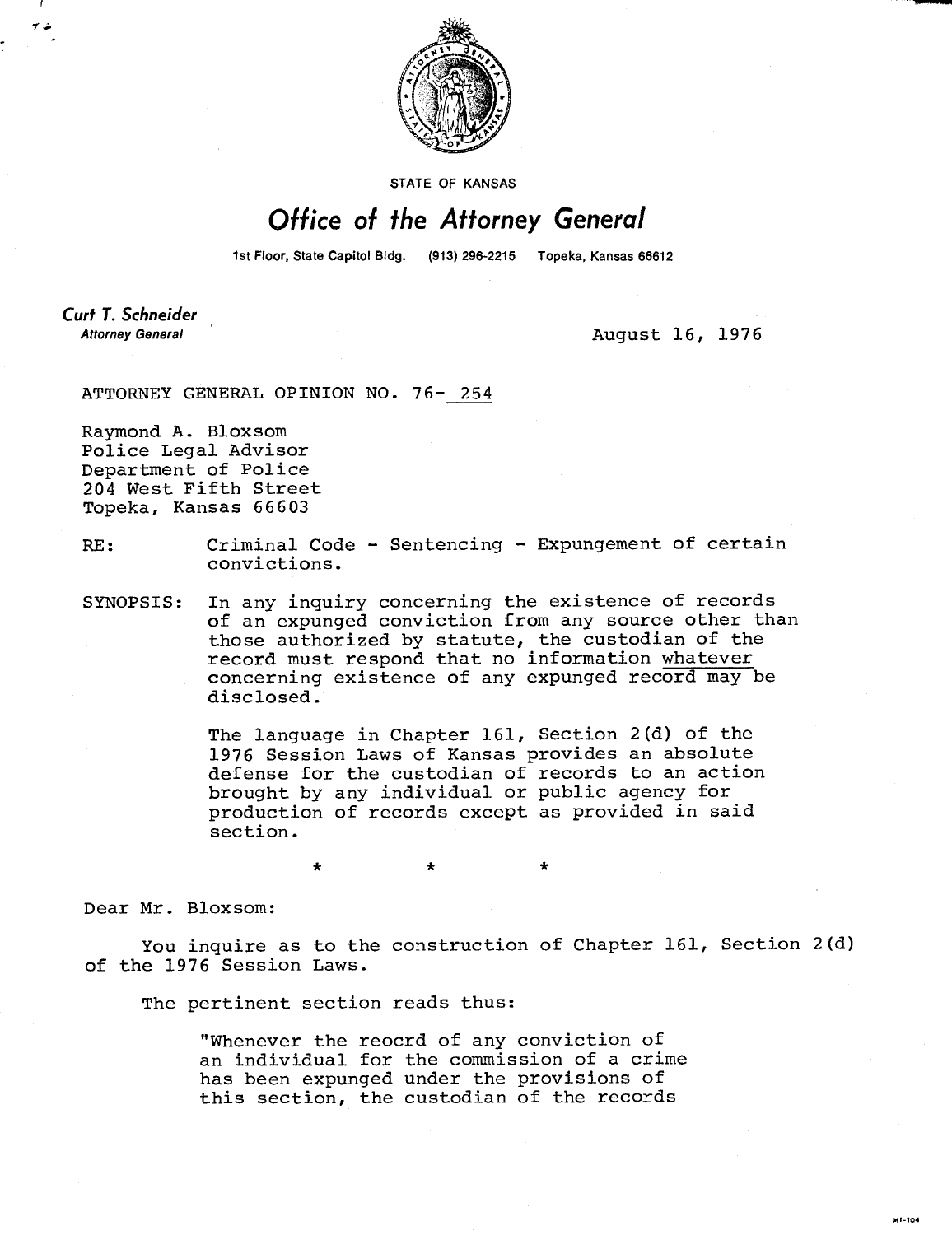Raymond A. Bloxsom August 16, 1976 Page Two

> of arrest, conviction and incarceration relating to that crime shall not disclose the existence of such records upon inquiry from any source unless such inquiry be that of the individual whose record was expunged or that of a sentencing court following the conviction of the individual, whose record was expunged, for the commission of a subsequent crime. Such custodian shall release such records to the sentencing court upon a showing of the conviction of such individual of a subsequent crime and a statement that the information is necessary in determining the sentence to be imposed for the subsequent crime. The individual whose record of conviction of a crime has been expunged shall be given access to examine the records of arrest, conviction and incarceration relating to that crime."

You first ask what response other than denial need be given any prosecuting authority which may inquire about a record which has been expunged.

The statute speaks in compelling clear terminology by stating that the custodian of the records shall not disclose the existence of such records upon any inquiry from any source unless it be 1) the individual whose conviction was annulled or 2) that of a sentencing court following the conviction of the individual whose conviction was annulled for the conviction of a subsequent crime. The statute provides only a single exception, authorizing disclosure to a sentencing court and the individual whose conviction was annulled. In accordance with well established principles of statutory construction, where a statute specifically states its exceptions, others will not be devised by inference.

You next ask if the custodian of the records if protected from suit if the prosecuting authority persists.

The Statute again is clear as to the duties and responsibilities of the custodian. An individual is permitted to deny the existence of his prior conviction upon expungement. The custodian of the records may not betray that denial, and accordingly, upon any inquiry concerning the existence of records of an expunged conviction from any source other than the person